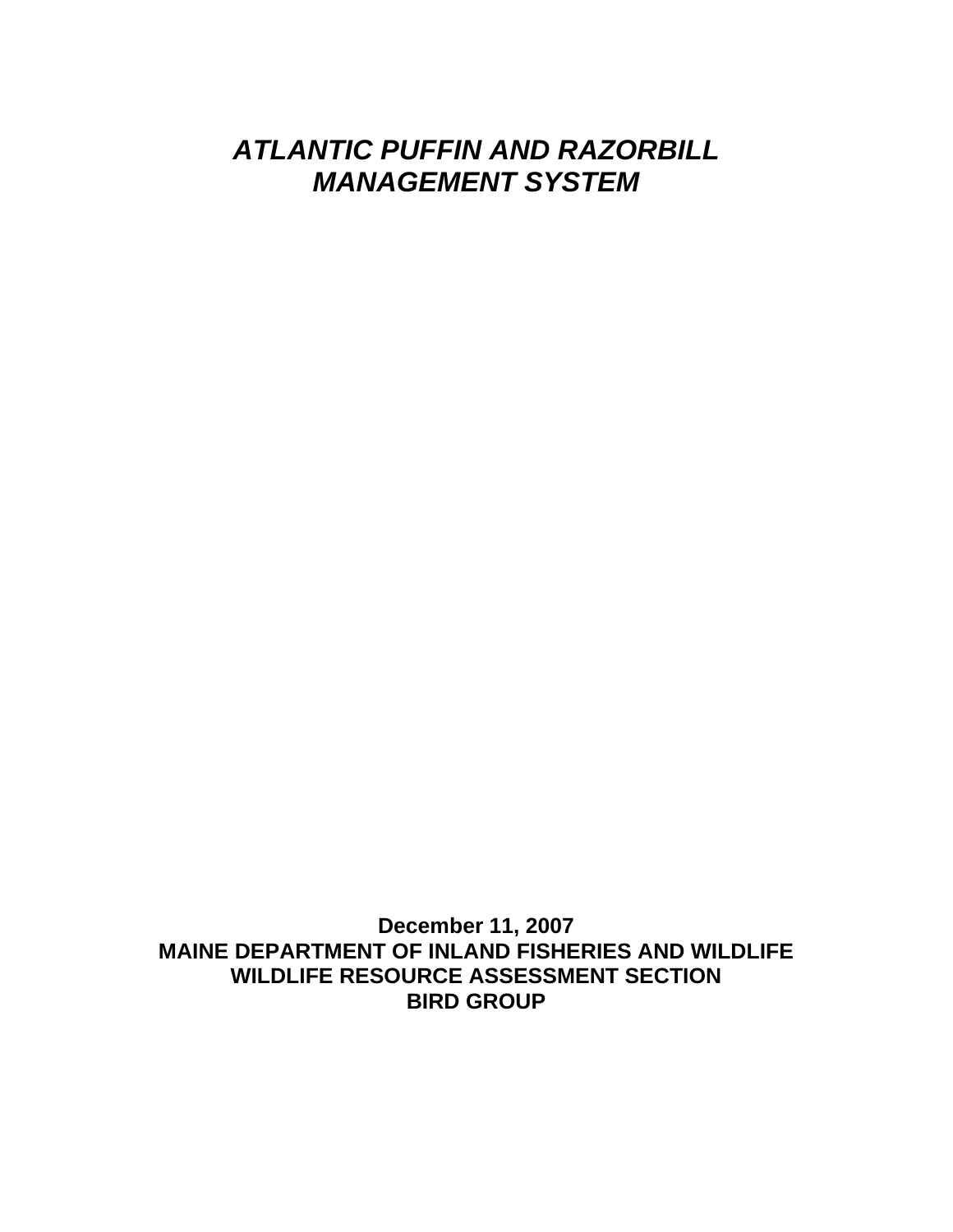# **TABLE OF CONTENTS**

#### Page

# **PART I: ATLANTIC PUFFIN AND RAZORBILL MANAGEMENT SYSTEM**

| MANAGEMENT GOALS AND OBJECTIVES AND CURRENT STATUS5      |
|----------------------------------------------------------|
|                                                          |
|                                                          |
|                                                          |
| ATLANTIC PUFFIN AND RAZORBILL DATA COLLECTION SUMMARY 13 |
|                                                          |
|                                                          |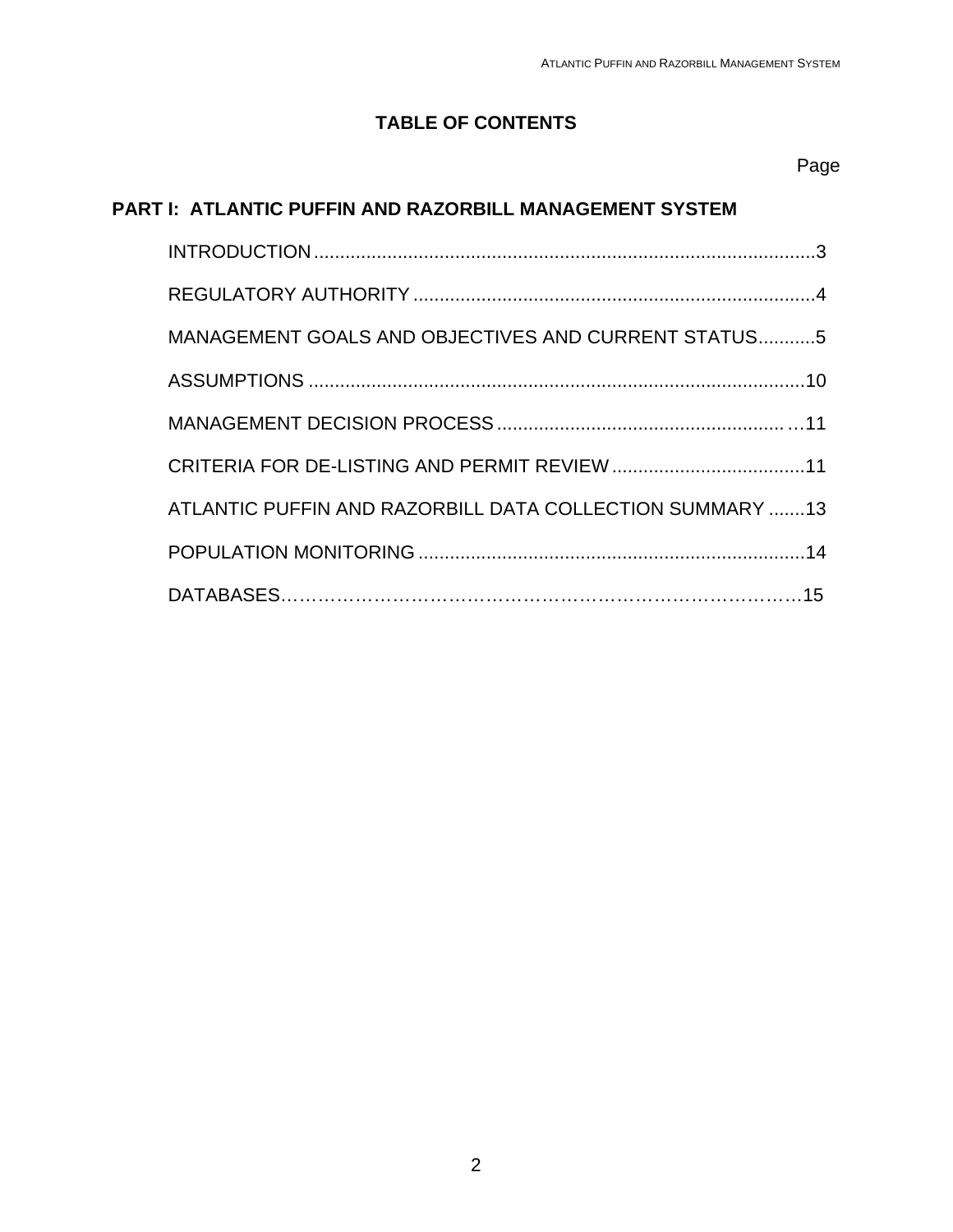### **INTRODUCTION**

The purpose of this abbreviated management system is to describe the system Maine Department of Inland Fisheries and Wildlife (MDIFW) biologists use to make Atlantic Puffin and Razorbill management decisions. The Seabird Working Group established two goals and eight objectives for the planning period 2000 – 2015.

### **MANAGEMENT GOALS AND OBJECTIVES**

MDIFW established management goals and objectives for Atlantic Puffins and Razorbills to guide management of these species through 2015. The goal and objectives were developed by a Seabird Working Group comprised of several representatives of the public, and was approved by the Commissioner and the Advisory Council on August 28, 2001.

#### **Goal**: **Increase the number of Atlantic Puffins nesting on the coast of Maine, and increase the publics' awareness and understanding of Maine's nesting seabirds, including Atlantic Puffins.**

**Population Objective:** Through intensive, long-term management, increase and then maintain the number of Atlantic Puffins nesting in Maine by 50% from 2000 levels by 2015.

*Current Status***:** *381 pairs in 2000. Increase by 50% = 572 pairs (2006: 790 pairs). We have achieved this objective***.** 

**Habitat Objective 1:** By 2005, identify and prioritize sites with suitable nesting habitat for Atlantic Puffins and cultivate a relationship with partners and landowners to facilitate management.

*Current Status: We have identified and prioritized two sites within the USFWS for the next downeast alcid restoration site. These islands are The Brothers (East) (1<sup>st</sup> choice) and Libby Island (a.k.a. Little Libby or South Libby Island) (2nd choice). We have also identified alcid sites in mid-coast Maine, but no prioritization has occurred. Potential alcid restoration sites include: Wooden Ball; Large Green Island; Western Egg Rock, Great Duck Island, and Little Duck Island.*

**Habitat Objective 2:** By 2015, increase the number of islands with nesting populations of Atlantic Puffins by two more than 2000 levels, with one site located in Penobscot Bay and the second site in downeast Maine.

*Current Status: There are four islands, so our objective is six. Preferred Penobscot Bay site has not been determined; potential downeast sites include The Brothers (East) and Libby Island.* 

**Public Outreach Objective:** By 2000, develop, expand, and implement, in conjunction with partners, a public outreach plan to promote an understanding and awareness of nesting seabirds, including Atlantic Puffins, in Maine.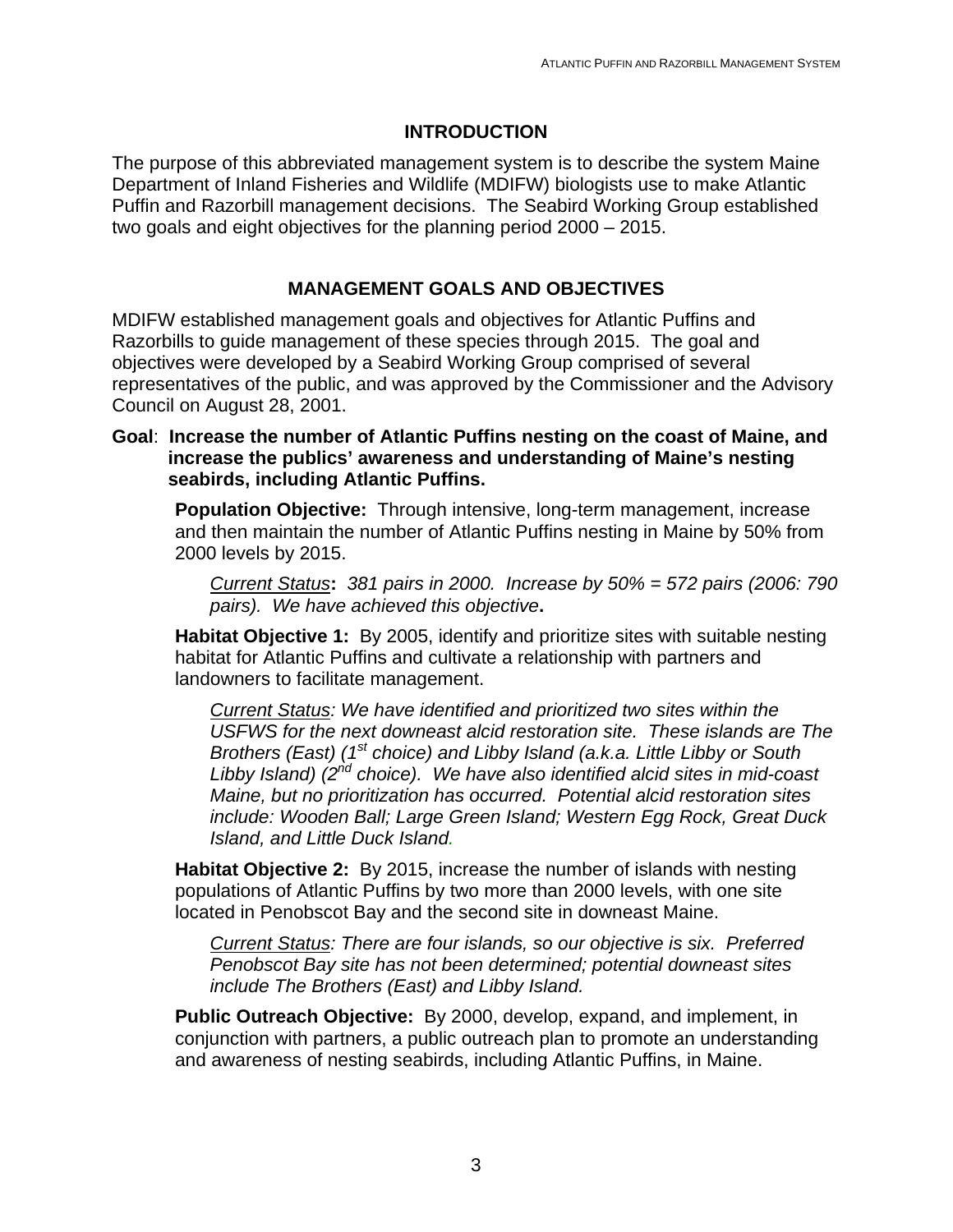*Current Status: We received a number of grants and initiated several programs in an effort to make progress towards this objective. These efforts include an Outdoor Heritage Fund Grant (\$31.8K); a Seabird Outreach Grant (\$15K State Wildlife Grant Program), establishment of the Puffin Place (NAS) in Rockland, and efforts by the Friends of Maine Seabirds Islands. Although efforts are continuing, it is reasonable to assume that work conducted by the National Audubon Society and the U.S. Fish and Wildlife Service is addressing this objective.* 

#### **Goal**: **Increase the number of Razorbills nesting on the coast of Maine, and increase the public's awareness and understanding of Maine's nesting seabirds, including Razorbills.**

**Population Objective 1:** With partners, develop and implement by 2000 a program to inventory and monitor nesting Razorbill in Maine.

*Current Status: This was accomplished in 2006 though the partnership referred to as the Gulf of Maine Seabird Working Group (GOMSWG). Partners inventoried all Razorbill colonies in the Gulf of Maine using a combination of visual estimates from a boat (on small islands where predatory gulls are also nesting) and complete nest counts at major seabird restoration sites.* 

**Population Objective 2:** By 2015, increase and then maintain the number of Razorbills nesting in Maine by 50% from 2000 levels using intensive, long-term management.

*Current Status: An estimate of the number of nesting Razorbills pairs in 2000 was 350 pairs. An increase of 50% would require an increase of 175 pairs, for a total of 525 pairs by 2015. The 2006 estimated number of nest pairs was 482 (MDIFW and USFWS files). It is important to note that three Razorbill colonies in eastern Maine are not seabird restoration sites, and likely predatory gulls are affecting productivity at these sites.* 

**Habitat Objective 1:** By 2005, identify and prioritize sites with suitable nesting habitat for Razorbills and cultivate a relationship with partners and landowners to facilitate management.

*Current Status: Razorbill numbers appear to be improving throughout the Gulf of Maine. This species is breeding at one additional site (Petit Manan Island) and has been observed during the breeding season at the following islands: The Brothers (East), Great Spoon Island, Little Spoon Island, Great Duck Island, and Little Duck Island.* 

**Habitat Objective 2:** By 2015, increase the number of islands with nesting populations of Razorbills by 3 over 2000 levels, ensuring these islands are distributed between Penobscot Bay and downeast Maine.

*Current Status: There are five nesting islands including Petit Manan Island (2004), therefore our goal is eight islands. Potential nesting islands include:*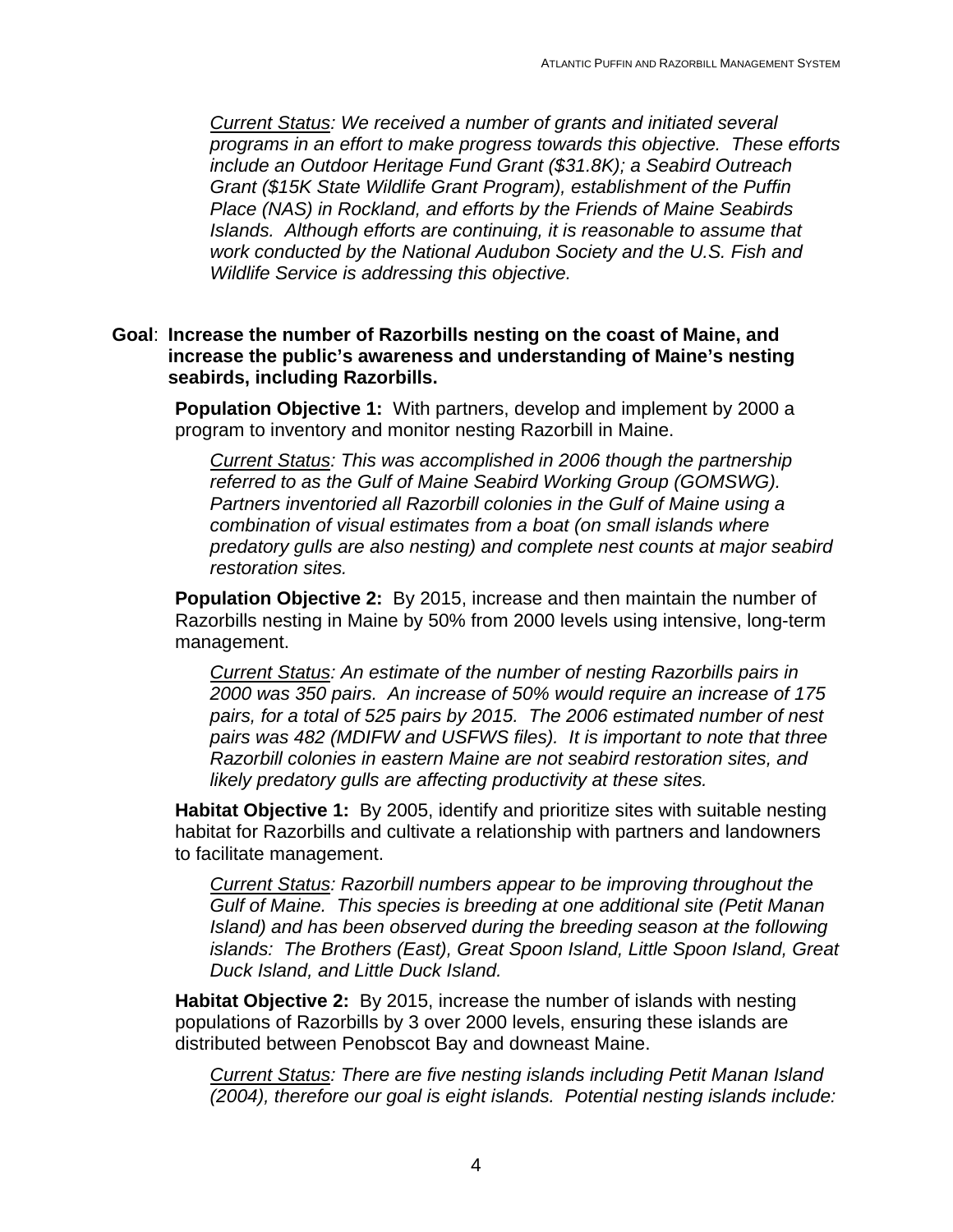*The Brothers (East); Great Spoon Island, Little Spoon Island; Great Duck Island and possibly others.* 

**Public Outreach Objective:** By 2002, develop, expand, and implement, in conjunction with partners, a public outreach plan to promote an understanding and awareness of nesting seabirds, including Razorbills, in Maine.

*Current Status: We have received a number of grants and have initiated several programs in an effort to make progress towards this objective. These efforts include an Outdoor Heritage Fund Grant (\$31.8K); a Seabird Outreach Grant (\$15K State Wildlife Grant Program), establishment of the Puffin Place (NAS) in Rockland and efforts by the Friends of Maine Seabirds Islands. Although efforts are continuing, it is reasonable to assume that work conducted by the National Audubon Society and the U.S. Fish and Wildlife Service is addressing this objective* 

## **ASSUMPTIONS**

- 1. USFWS and NAS alcid restoration projects will continue through the planning period.
- 2. Some level of population monitoring will occur through the planning period, particularly on the intensively-managed seabird islands.
- 3. Significant efforts to attain management goals and objectives will require additional staff time and considerable financial resources.
- 4. Additional State Wildlife Grant and Section 6 funds will be necessary for MDIFW to partner with USFWS and NAS on additional alcid restoration sites.
- 5. Nesting colonies consist of discrete nesting islands and current nesting colonies are relatively few, and have been historically. Hence, these few sites will always remain vulnerable to catastrophic events. In Maine, alcid populations are limited in their nesting habitat but not in the other habitats (i.e. foraging, brood-rearing, wintering) necessary for a viable population. The Endangered and Threatened listing criterion of small "fragmented populations" modestly applies to these migratory birds, but they are free to use the entire Gulf of Maine and beyond, which they do. Prior banding studies show that Maine birds are a portion of a larger meta-population that utilizes several important offshore islands in Maine and in the entire Gulf of Maine.
- 6. The Canadian Wildlife Service Machias manages Seal Island, the largest alcid colony in the Gulf of Maine, which is only 18 miles off the coast of Maine. Alcids on this island are currently experiencing high productivity. It is reasonable to assume that once theses birds reach maturity, they may investigate Maine islands in search of suitable nesting space.

MDIFW has made little progress on Atlantic Puffin and Razorbill management since development of the assessment, and approval of the goals and objectives, because of limited personnel and financial constraints. Current management of these alcids in Maine consists primarily of collaborating with conservation partners to monitor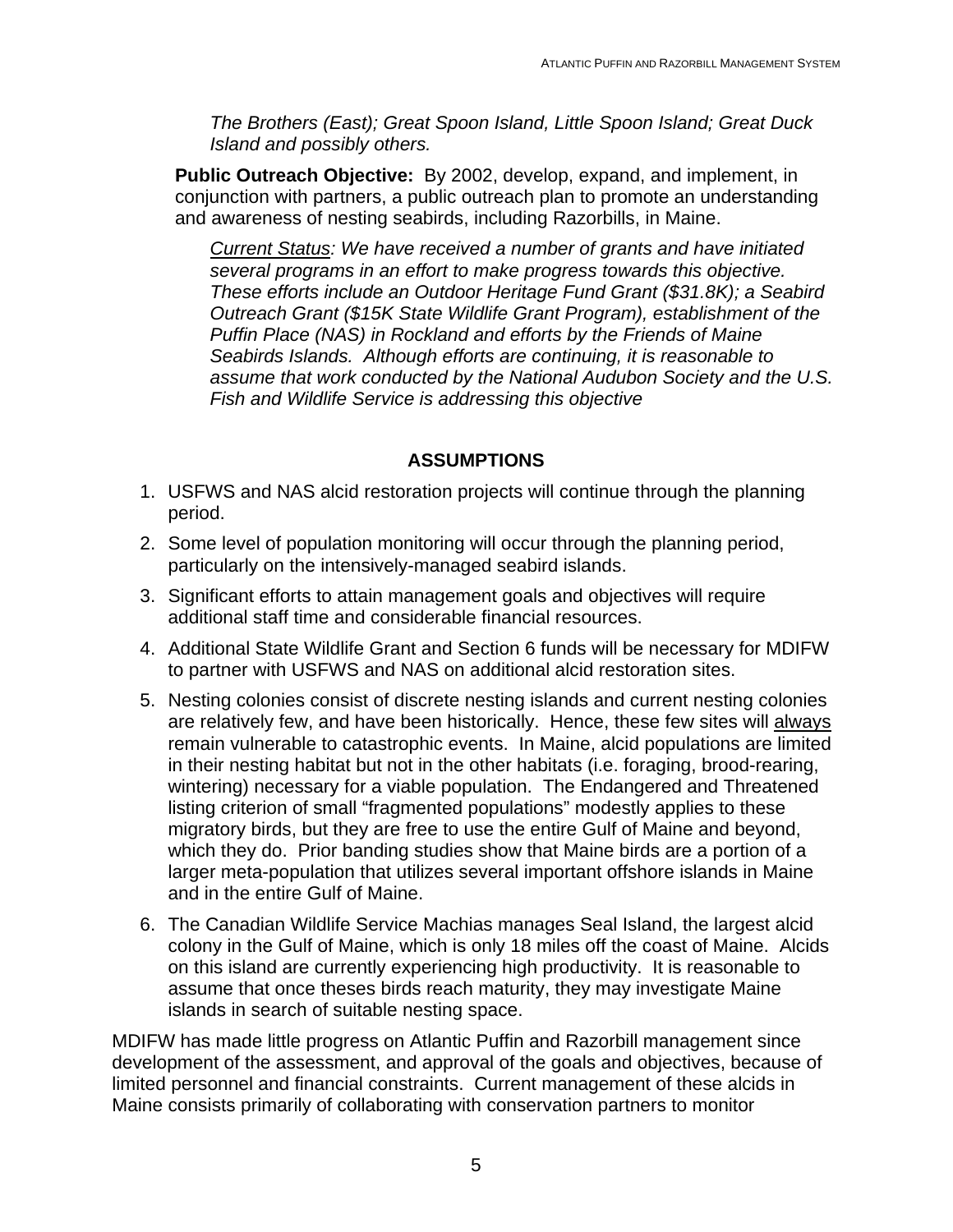populations using the best techniques appropriate to each site. MDIFW lacks the capacity to address these management objectives without additional funds. A logical place to look for monies appropriate for Atlantic Puffin and Razorbill management is the State Wildlife Grant fund. Both the Atlantic Puffin and Razorbill, two state-listed Threatened Species are CWCS Species of Greatest Conservation Need (SGCN).

#### **CURRENT (2006) POPULATION STATUS**

Populations of both species have improved since 2000, and individuals are prospecting additional sites on islands along the Maine coast. Currently, all existing Atlantic Puffin and Razorbill nesting islands are in conservation ownership by either the U.S. Fish and Wildlife Service (USFWS) or MDIFW. Additional breeding colonies, and improved population sizes on existing nesting islands, will aid in increasing the viability of these populations at the southern terminus of both species' range.

The demand to conserve rare fauna and the ecosystems they depend on, especially species listed as Threatened or Endangered, is declared in Maine's Endangered Species Act. Accordingly, MDIFW is charged to preserve the diversity of wildlife in the state.

## **REGULATORY AUTHORITY**

The Migratory Bird Treaty Act of 1918, and subsequent amendments authorizing the implementation of the various Conventions, provide regulatory authority for the protection and management of the Atlantic Puffin and Razorbill resource in the United States. Current management of Atlantic Puffins and Razorbills in Maine is the joint responsibility of the USFWS and MDIFW. The National Audubon Society (NAS) also plays a major role in alcid management in Maine. In fact, in 1973, NAS began the restoration process in Maine by transplanting two-week-old puffin chicks from Great Island, Newfoundland to Eastern Egg Rock.

#### **MANAGEMENT DECISION PROCESS**

Management decisions primarily address the goal of increasing populations of Atlantic puffins and Razorbills through monitoring (surveys and censuses) and management. Most improvements in alcid numbers are occurring at existing seabird restoration sites. USFWS has gone through a process to determine the most likely alcid restoration site in eastern Maine, looking primarily at The Brothers (East) and Libby Island. A number of variables are factored into this decision process such as: historical use by alcids, suitable habitat, land ownership, status of potential alcid predators at the site (i.e. large gulls, mink, peregrine falcons), need for predator control, presence of other factors that are potentially problematic (i.e. existing aquaculture facilities), and housing logistics.

## **CRITERIA FOR DE-LISTING**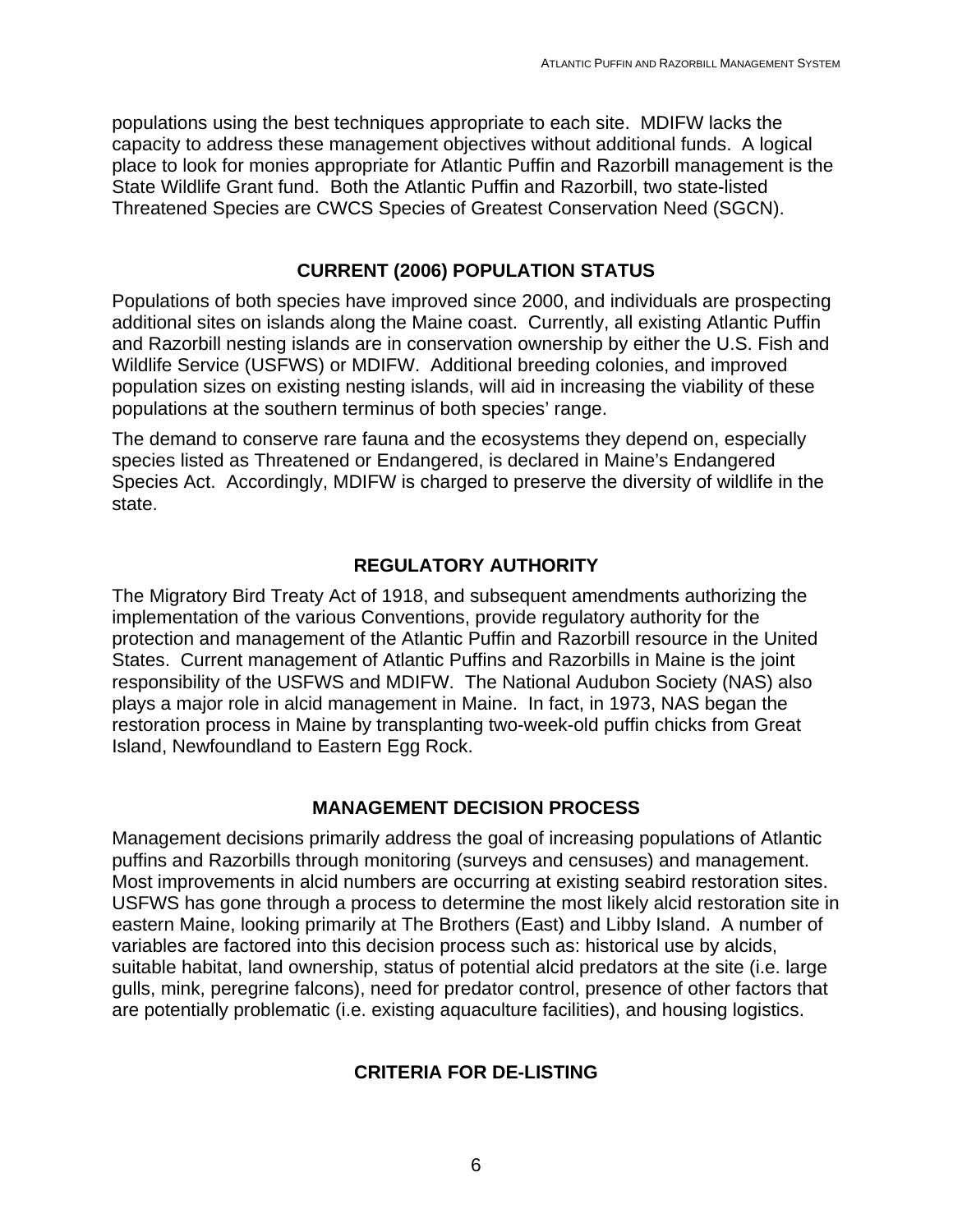Alcid populations in Maine have always fundamentally rare and potentially tenuous because of the limited distribution of colonies (and suitable habitat) at the southern terminus of their ranges on the Atlantic coast. Atlantic Puffins are listed as Threatened in Maine, because 100% of the relatively small nesting population is found at fewer than five discrete, somewhat fragmented sites. All of these sites are intensively managed seabird restoration sites where Atlantic Puffin management is a priority. Ninety-nine percent of Maine's nesting Razorbills occur at only four sites. Unlike the puffin colonies, three of these four Razorbill colonies are on islands not intensively managed. One notable exception is Matinicus Rock where half of Maine's nesting Razorbill population resides. These relatively small nesting populations qualify as somewhat "fragmented," but this is debatable as interchange with other populations in the Gulf of Maine is occurring. De-listing of either species should occur when:

- 1. >600 nesting pairs on Maine Islands, and
- 2. Population trend has been stable or increasing the last ten years, and
- 3. Nesting occurs on >8 islands, and
- 4. Nesting islands are distributed…..
- 5. At least 6 islands are under conservation ownership and are managed for the species
- 6.

# **PERMIT REVIEW GUIDELINES**

Today, the Migratory Bird Treaty Act of 1918, and subsequent amendments, provides protection for Atlantic Puffins and Razorbills. The above agreement prohibits hunting (including market hunting) of these birds. In Maine, seabird nesting islands or habitats of Endangered and Threatened wildlife may be designated as Significant Wildlife Habitat under the Natural Resources Protection Act (NRPA) of 1988, with regulatory oversight by the Maine Department of Environmental Protection (DEP). This legislation recognizes that Significant Wildlife Habitat is a state natural resource that needs to be protected. MDIFW is responsible for defining and mapping these habitats for protection under this law. Under NRPA, no person may perform any activity listed in subsection 2 without first obtaining a permit from DEP. Aquaculture activities are exempt from this provision.

Another group with an important role in seabird island regulations is the Maine Land Use Regulation Commission (LURC). LURC administers land use planning and zoning responsibilities and thus has regulatory authority over land use planning, zoning, and development activities on a few of these alcid colonies under zones referred to as LURC P-FW Sub-districts in its Comprehensive Plan (Section 10.16,C gives special consideration to seabird islands considered essential to the maintenance of seabird populations).

In summary, MDIFW or USFWS own all islands along the coast of Maine with nesting Atlantic Puffins or Razorbills, these agencies or their conservation partners manage them. The "missions" of these agencies are to enhance these resources, so activities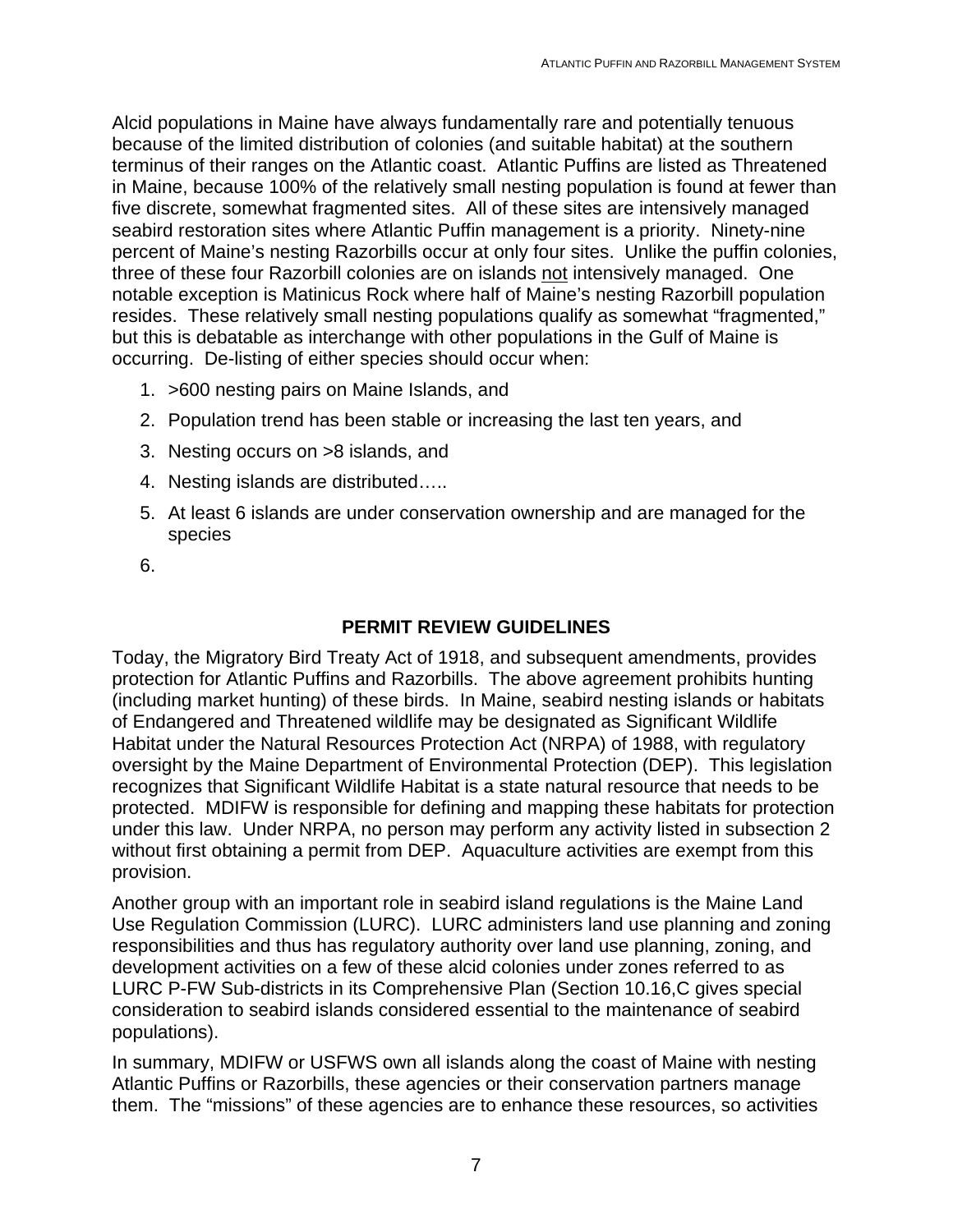requiring a permit (NRPA; LURC P-FW) on these islands are generally addressed by siting and timing constraints. The goal is to minimize the impact on vegetation and nesting birds and to conduct activities outside the nesting season.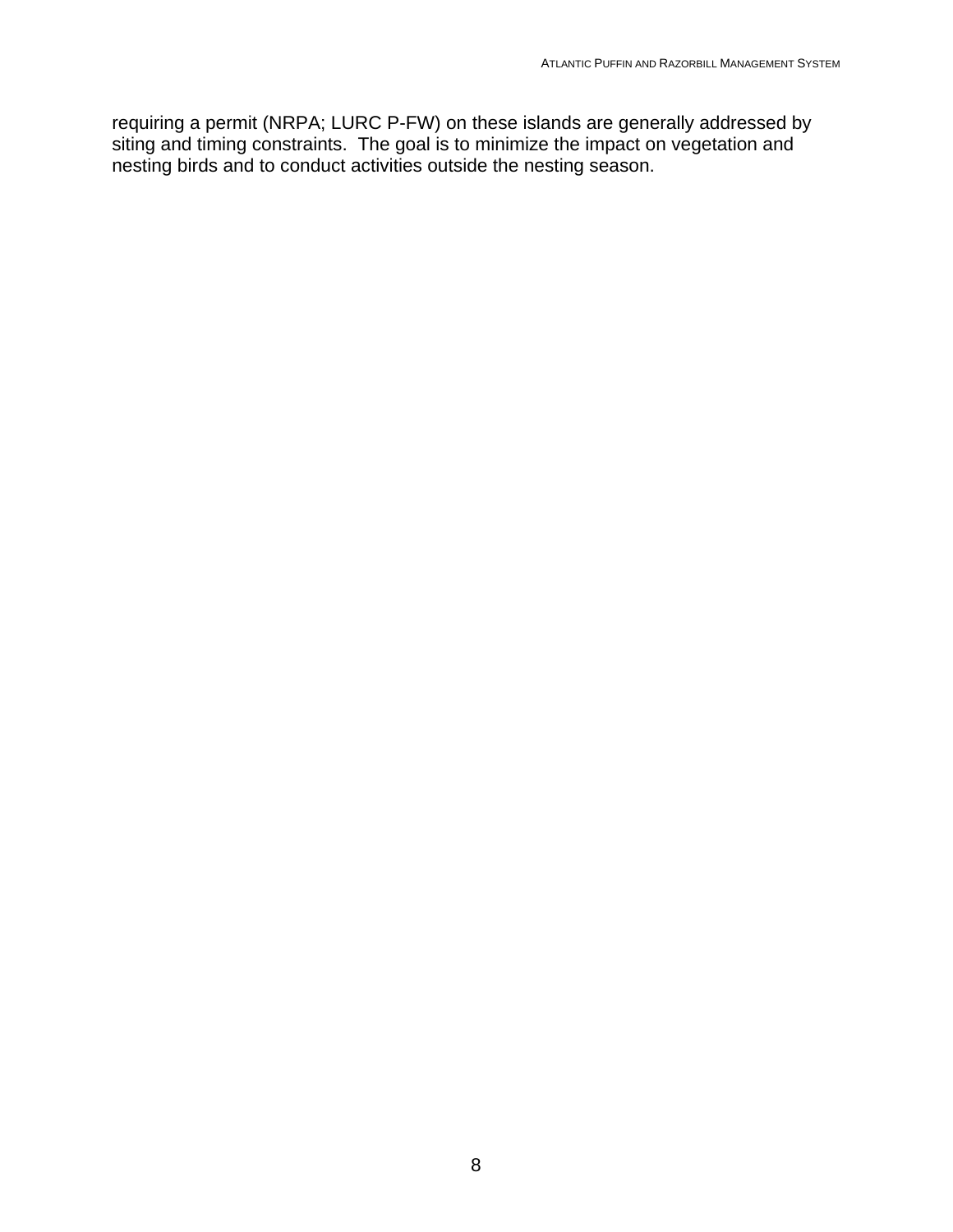## **Part II: Atlantic Puffin and Razorbill Data Base**

## **Atlantic Puffin and Razorbill Data Collection Summary**

## **Population Monitoring**

A number of census techniques used to estimate nesting Atlantic Puffin and Razorbill populations and their trends have been tested in Maine, with varying levels of success. Which technique to use, or combination of techniques, depends on the objectives of the project, the desired reliability, and available money, time, and personnel. The following description of census techniques is from Nettleship, 1976 (*Census techniques for seabirds of arctic and eastern Canada*. Occassional Paper No. 25. Canadian Wildlife Service).

*"Alcids are a difficult group to census with precision. In general, the number of birds present at a colony varies within very wide limits with time of day, between days, and weather conditions. Atlantic Puffins and Razorbills usually nest in scattered pairs, on rock ledges, in crevices, under boulders, or in burrows in the ground. Birds on ledges are easily observed and counted but birds nesting in other habitats are often not visible from a distance."* 

On managed seabird sites (i.e. Matinicus Rock, Seal Island, Eastern Egg Rock, and Petit Manan Island) where predatory gulls are not an issue, a direct count of the number of nesting pairs is accomplished by systematically searching the areas for incubating birds, eggs, or chicks.

Direct counts of birds on the nesting area, or nearby, are conducted from a boat when breeding sites are more inaccessible, as on Old Man Island, Pulpit Rock, and Freeman Rock. Although such counts are inadequate to assess the precise number of breeding pairs, they provide a rough index of numbers, especially if the counting procedure is standardized for time of day, phase of breeding cycle, and weather conditions.

#### **Databases**

The **Seabird Island Database** (MS Access application), located in Bangor with WRAS on the Bangor GIS server (Brm-fgb1svgissv), is accessible in Bangor, Augusta, and in the Regions. This application enables the viewer to browse/edit/query data in four tables; Island Seabird Census, Seabird Nesting Island, Island Registry, and Seabird List.

**Island Seabird Census** (ICDATA table) contains census data for island-nesting seabirds, wading birds, and some waterfowl. The baseline for this database is Carl Korschgen's 1976-77 coast-wide inventory data. The database primarily contains annual surveys by MDIFW. However, it also includes inventory data and observations form a variety of reliable sources (e.g. National Audubon Society, Maine Audubon Society, U.S. Fish and Wildlife Service, College of the Atlantic, Gulf of Maine Seabird